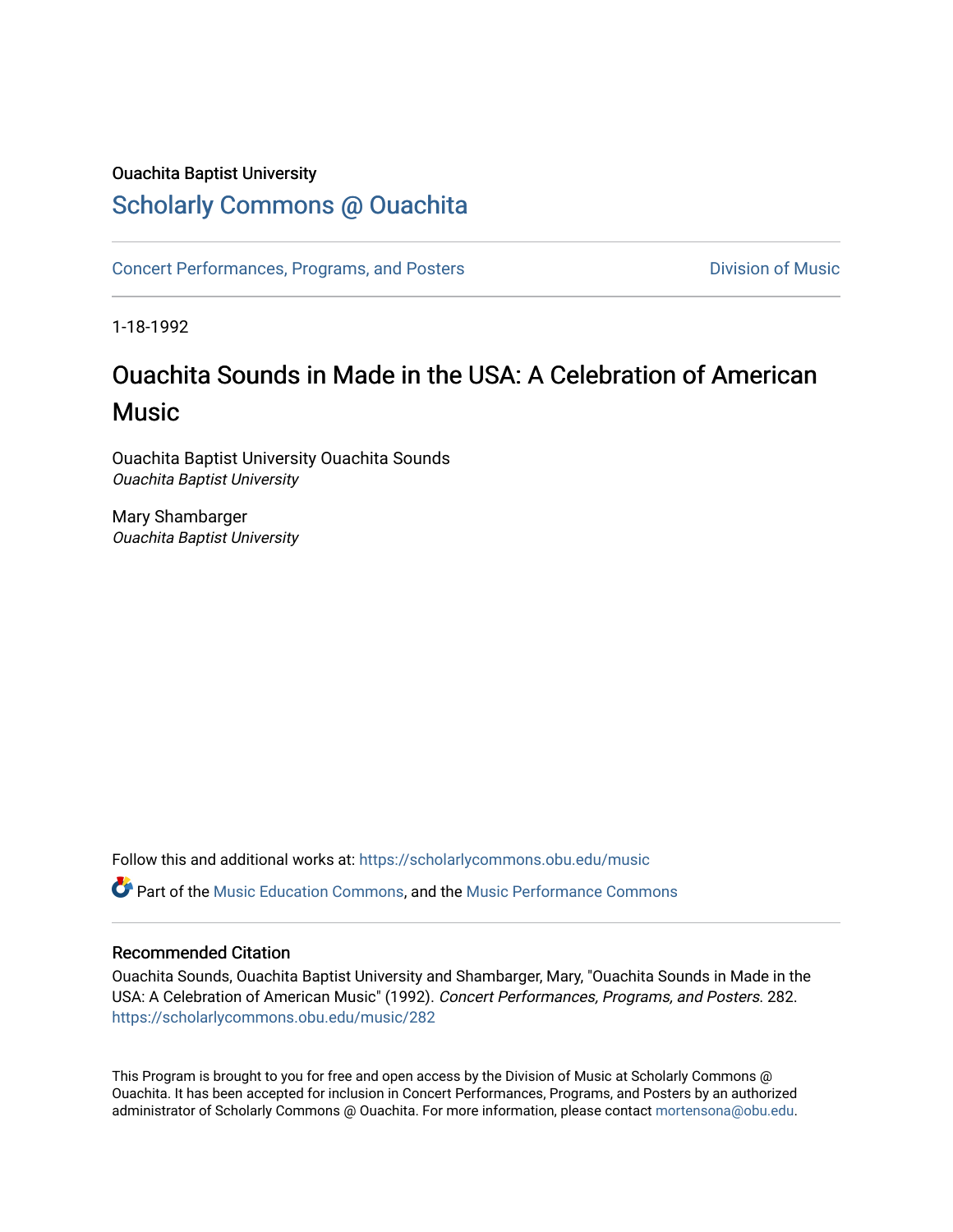# Ouachita Baptist University School of Music

**Presents** 



in

# MADE IN THE USA

*A Celebration of American Music* 

### **Directors**

Mary Shambarger Sim Flora

January 18, 1992

7:30 p.m. Mitchell Hall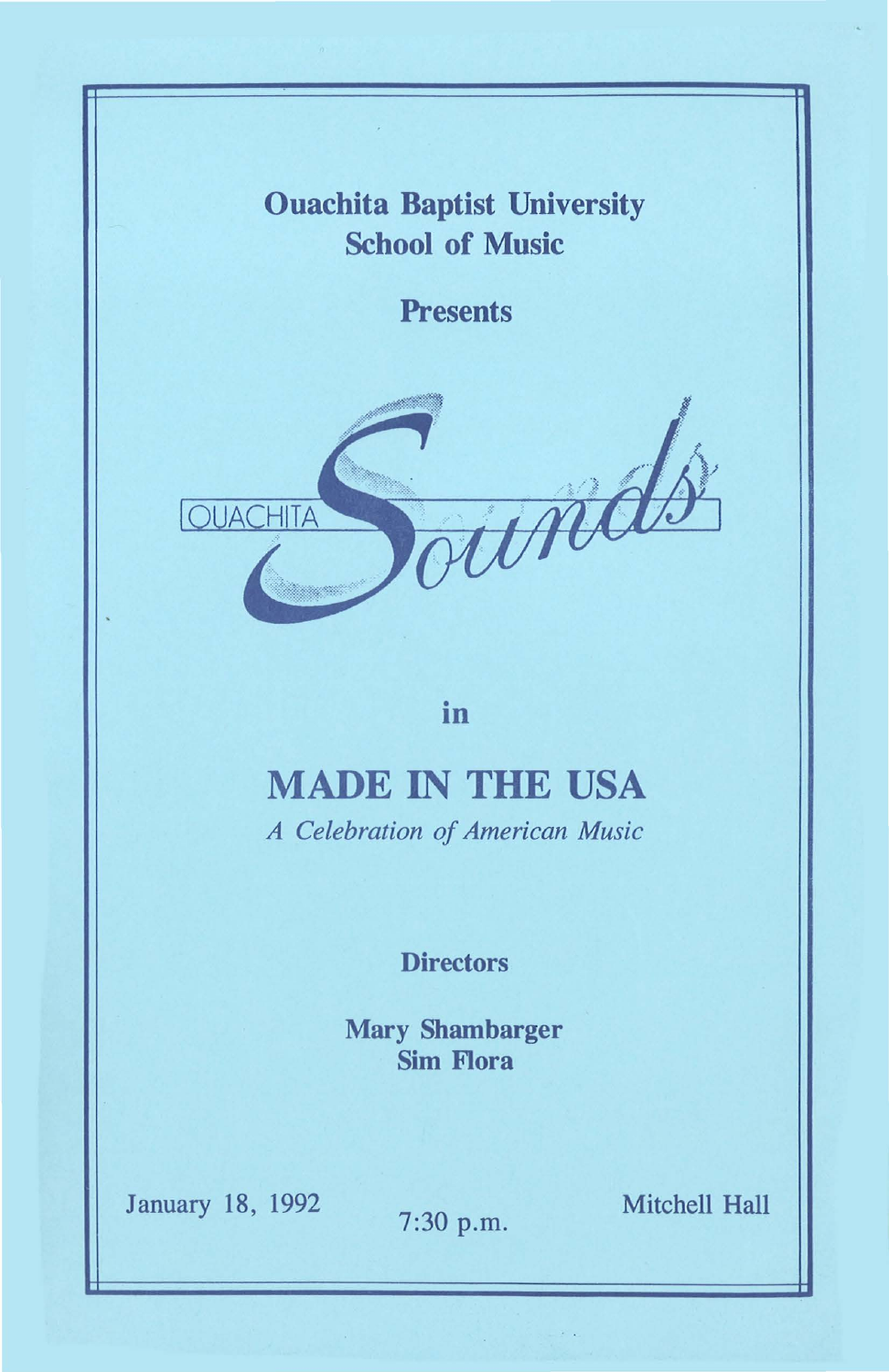## **Made in the USA**

Arranged by Mac Huffard and Sim Flora

#### **I. American Opening**

God Bless the USA/Made in the USA

#### **II. Way Down Yonder in New Orleans**

Basin Street Blues/The Birth of the Blues/ Way Down Yonder in New Orleans/When the Saints go Marchin' In

#### Don't Get Around Much Anymore **Melanie Cicero**

#### **ill. The Swing Era**

Sing, Sing, Sing/On the Sunny Side of the Street/Who Can I Turn To/Jersey Bounce

#### **IV. Rock and Roll is Here To Stay**

Rock and Roll is Here to Stay/Surfin' Safari/ Hang on Sloopy/Let's Hang On/Johnny Angel/ Go Away Little Girl/Leader of the Pack/The Little Old Lady from Pasadena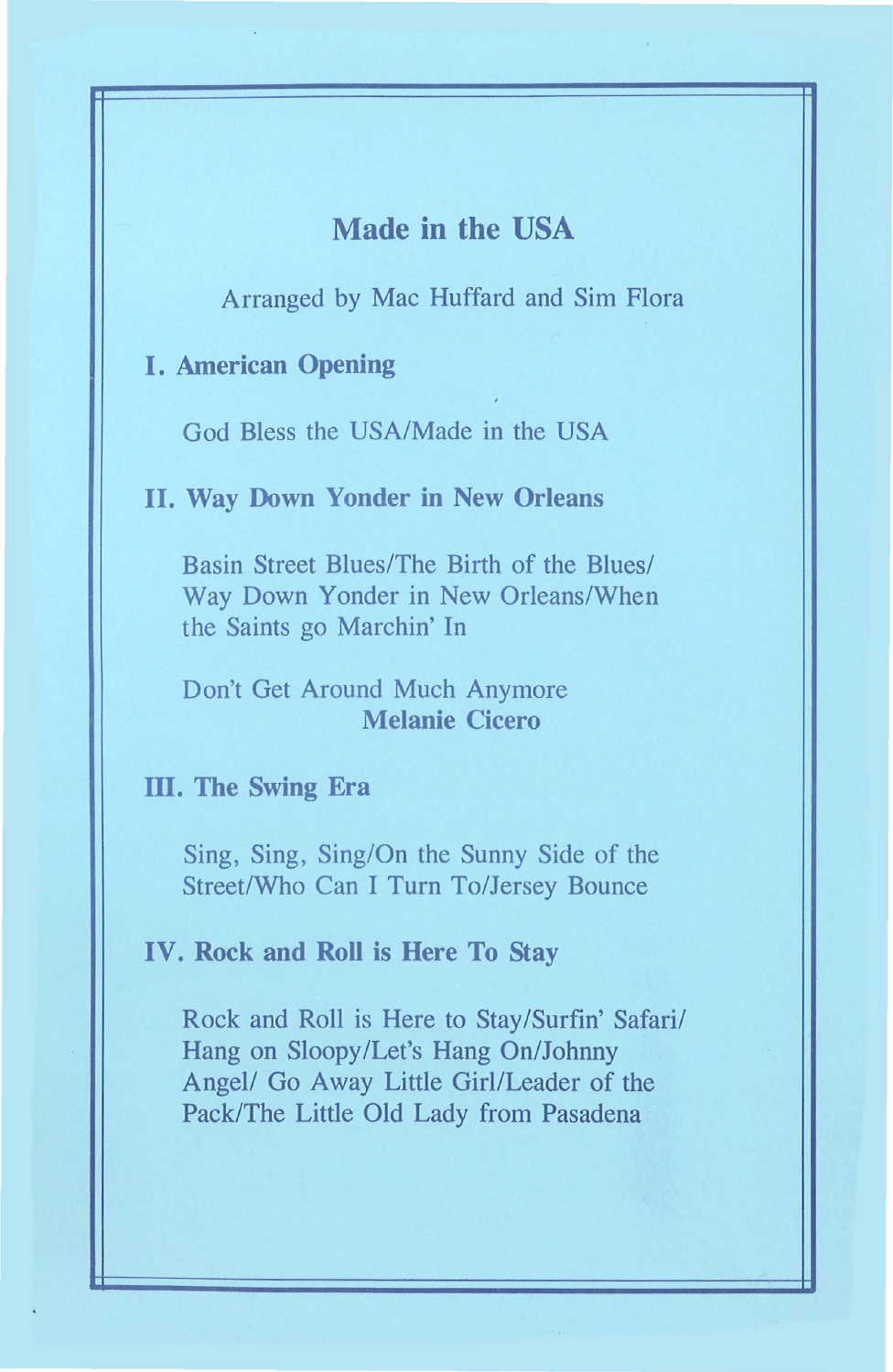#### V. Back to Country

Ten Gallon Hat/Cotton Fields Back Home/ A New Name in Glory/Steppin' on the Clouds/Country Star Medley

> Rumor Has It Jane Marie Dawson

Dooright Family/Mountain Music

VI. Give My Regards to Broadway

Give My Regards to Broadway/Another openin' Another Show /Oklahoma/1 Could Have Danced All Night/There is Nothing Like a Dame/I Enjoy Being a Girl/I Can't Say No/Hello Dolly/ Cabaret/The Phantom of the Opera/What I Did for Love/Seventy Six Trombones/Everything's Coming up Roses/Tomorrow

Soliloquy from Carousel Jay Srygley

When Velma Takes the Stand from Chicago Beth Anne Rankin and Guys

VII. American Finale

God Bless the USA/ America the Beautiful